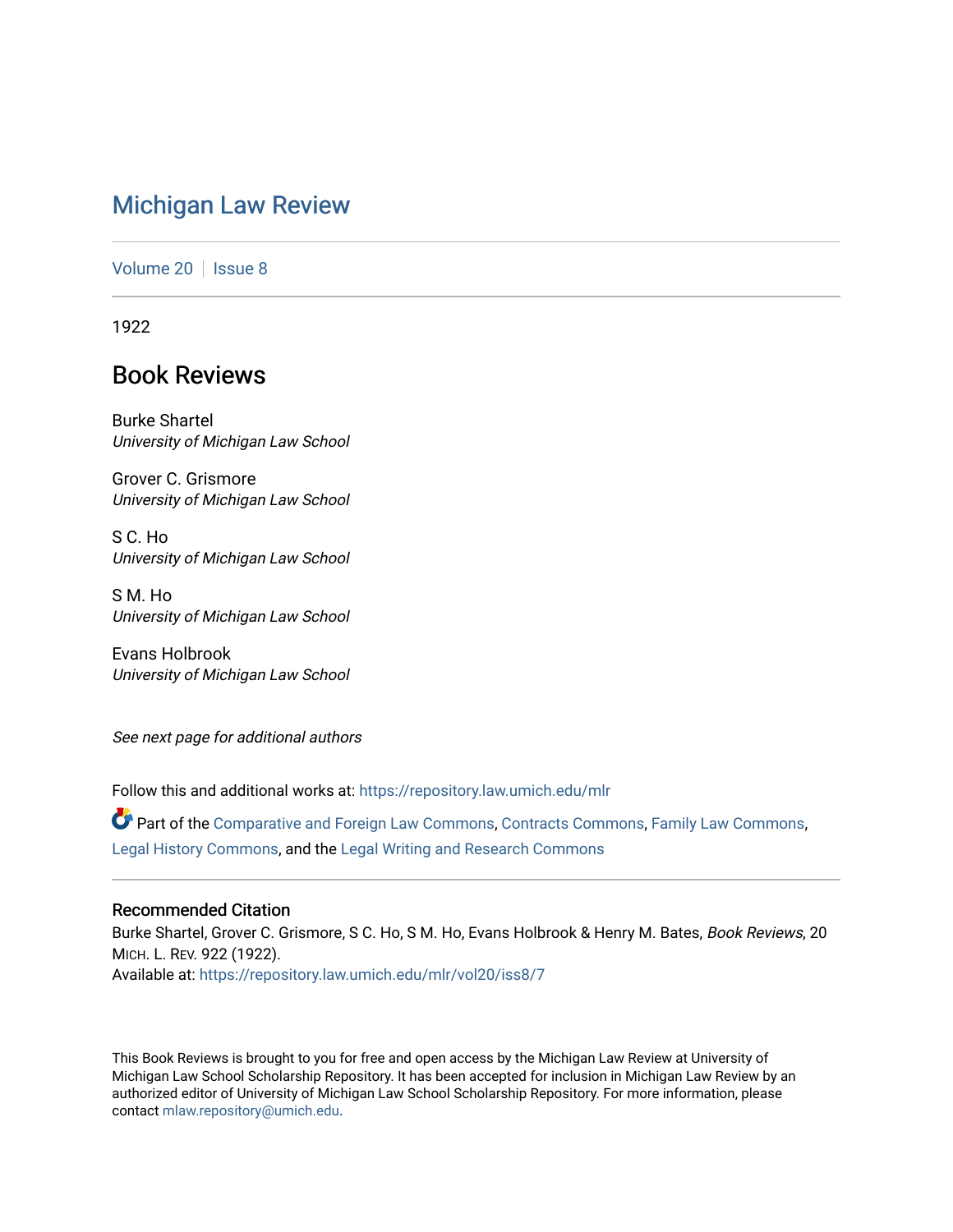## Book Reviews

## Authors

Burke Shartel, Grover C. Grismore, S C. Ho, S M. Ho, Evans Holbrook, and Henry M. Bates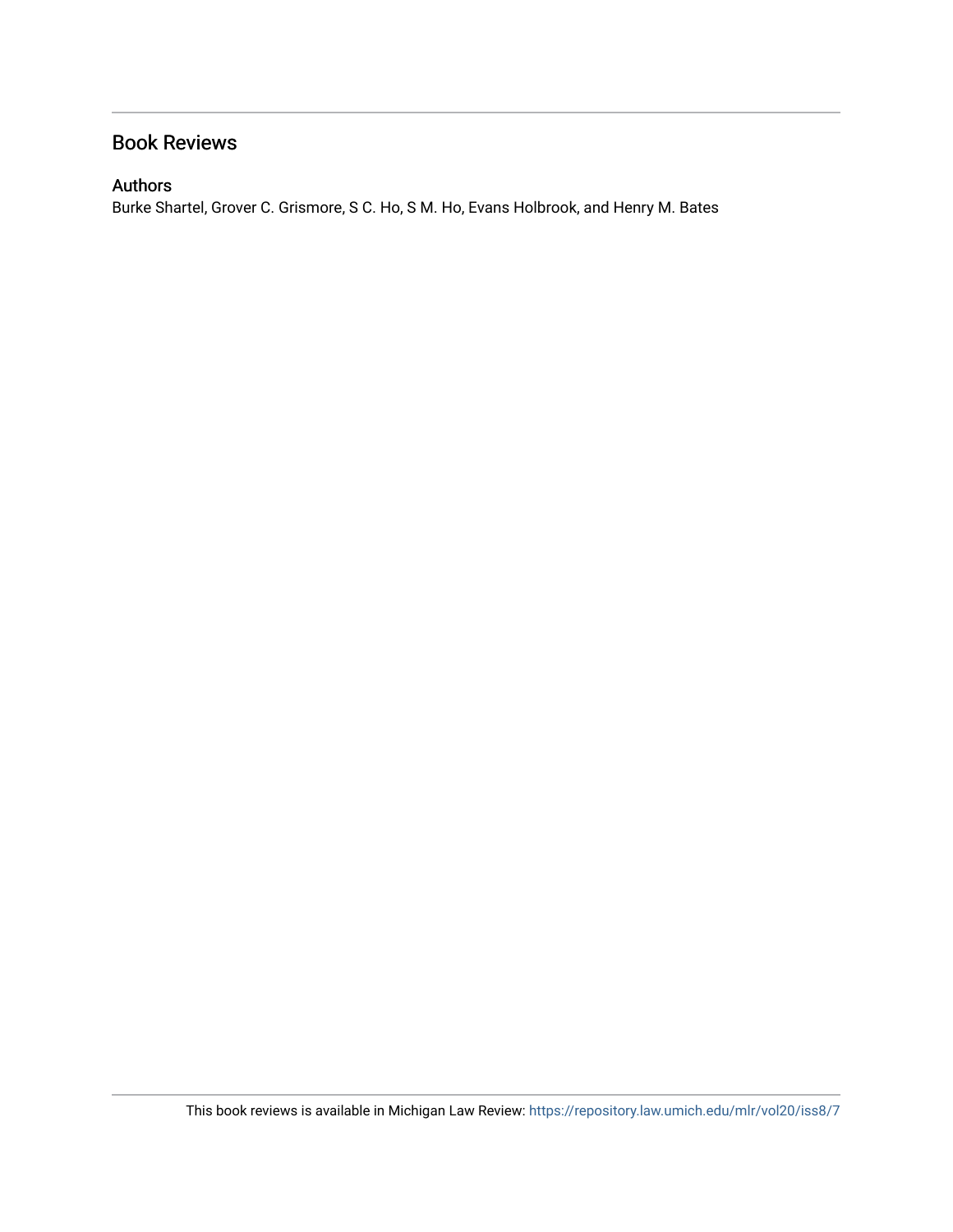### BOOK REVIEWS

HISTORY OF THE SAN FRANCISCO COMMITTEE OF VIGILANCE OF 1851. By Mary Floyd Williams. University of California Publications in History, Volume XII. Berkeley: The University of California Press. xii, 543.

PAPERS OF THE SAN FRANCISCO COMMITTEE OF VIGILANCE OF I851. By Mary Floyd Williams (editor). Publications of the Academy of Pacific Coast History, Volume IV. Berkeley: The University of California Press. 1921. Pp. xvi, go6.

Referring to the subject of her history in the introductory chapter, the author says: "Probably every reader of these pages already knows that the men who organized them (the Vigilance Committees of I851 and 1856) were • respectable and influential members of the body politic; that for brief periods they assumed unlawful control over criminal matters in their city; that they arrested and confined prisoners at their own discretion, hanged whom they would, and banished from the state citizens and aliens whose presence they deemed a menace to the public order, while the community not only tolerated their usurpation of power but supported them in the infliction of the most condign punishments. But it is not so generally known that these societies which defied the law regulated their conduct by the ordinary practices of parliamentary procedure, and kept careful record of their daily actions."

These records and other miscellaneous papers of the committee have been annotated and indexed by the author of the History and appear as a separate volume under the title, "Papers of the San Francisco Committee of Vigilance of 1851." The History itself grew out of the task of editing the records and papers. Although originally designed as an introductory chapter merely, the "history" developed into what that name implies, a real interpretation of events and institutions. The author has presented her conclusions clearly and interestingly, and as far as one can judge who is not himself thoroughly familiar with the subject matter, has done well what she set out to do-"its history should be presented in detail, based on the authentic records of its daily doings, stripped as far as possible of false glamour and false condemnation, and fairly related to the causes which engendered it."

The book has a peculiar interest for the thoughtful lawyer. While it is no longer true, as in the heydey of the San Francisco Vigilance Committee, that a day's ride will put a criminal beyond pursuit, nor that jails are so insecure that a prisoner can escape (as George Adams did) three times successively within six weeks, nor that it is possible for the accused's attorney to delay trial until all the witnesses for the prosecution have flowed on to parts unknown with the ever-running stream of gold-seekers, nevertheless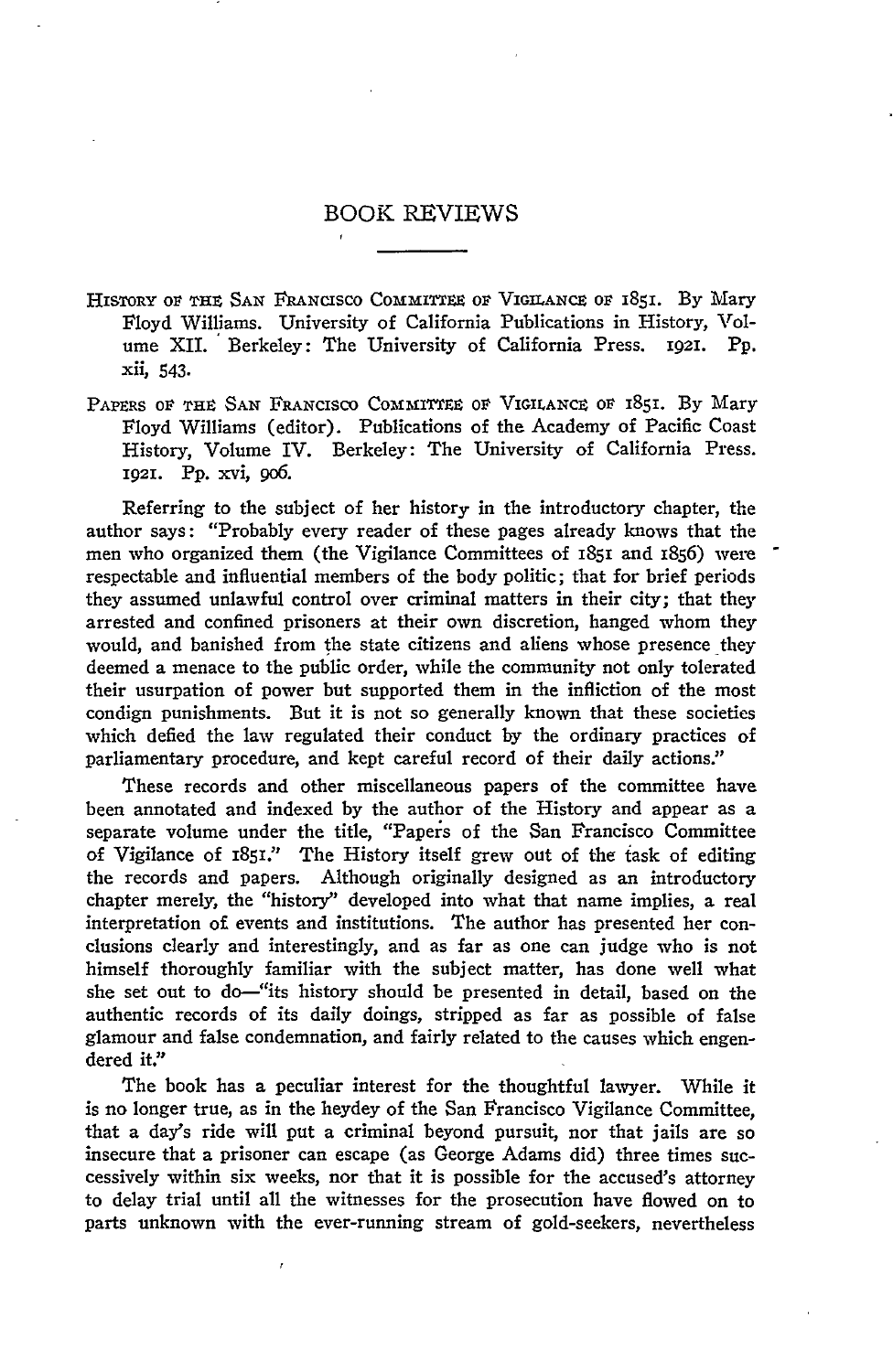#### *BOOK REVIEWS*

extra-legal "justice" such as that dealt out by the\_ Committee has not passed. Though circumstances have greatly changed, we have yet our Ku Klux Klan and our daily lynchings. What is there behind all these phenomena? What are their causes? What historical cbnnection is there between the popular justice of 1851 and that of today? These are questions which are always to the fore in our author's consideration of the incidents of 1851. Her observations (and especially the bibliographies and discussions in the introductory chapter and in Chapters XIX and XX) wiU furnish plenty of food for thought to those who are concerned with lynch law as a modem problem. BURKE SHARTEL.

THE LAW OF CONTRACTS. By Samuel Williston. Volume V, Forms, by Clarence M. Lewis. New York: Baker, Voorhis & Co. 1922. Pp. xi, 725.

The present volume contains a very useful collection of practical forms for contracts having to do with the more complicated transactions of modem business. The ordinary and more simple forms usually to be found in books of this general character have given place to such matters as labor protocols, employment contracts, motion picture agreements, commercial contracts of various kinds, separation agreements, etc. Emphasis has also been placed upon the more intricate kinds of building contracts, leases, land contracts, and partnership and corporate agreements.

One is impressed with the accuracy and conciseness of expression which characterizes the specimens set forth. There is a commendable lack of the prolixity and attendant obscurity which have so frequently marred legal draftsmanship. The forms are "keyed" to the text of Williston's work on Contracts and have been annotated somewhat, particularly with reference to the New York decisions. The book is a fitting supplement to Professor Williston's monumental work and will be found especially helpful by those who are called upon to formulate the more complicated agreements of modem life.

GROVER C. GRISMORE.

TREATIES AND AGREEMENTS WITH AND CONCERNING CHINA, 1894-1919. By John V. A. MacMurray. The Carnegie Endowment for International Peace. New York: Oxford University Press. 1921. Two volumes: pp. xlvi, 928; 929-1729.

"Whoever understands China socially, politically, economically, religiously holds the key to world politics for the next five centuries." The prediction of John Hay, former Secretary of State of the United States, has indeed been justified. With the ending of the World War a new era has begunan era in which the center of gravity in matters international has shifted to the Pacific and the Far East. On account of its extensive territory, dense population, and geographical position, China certainly occupies an important

r.

923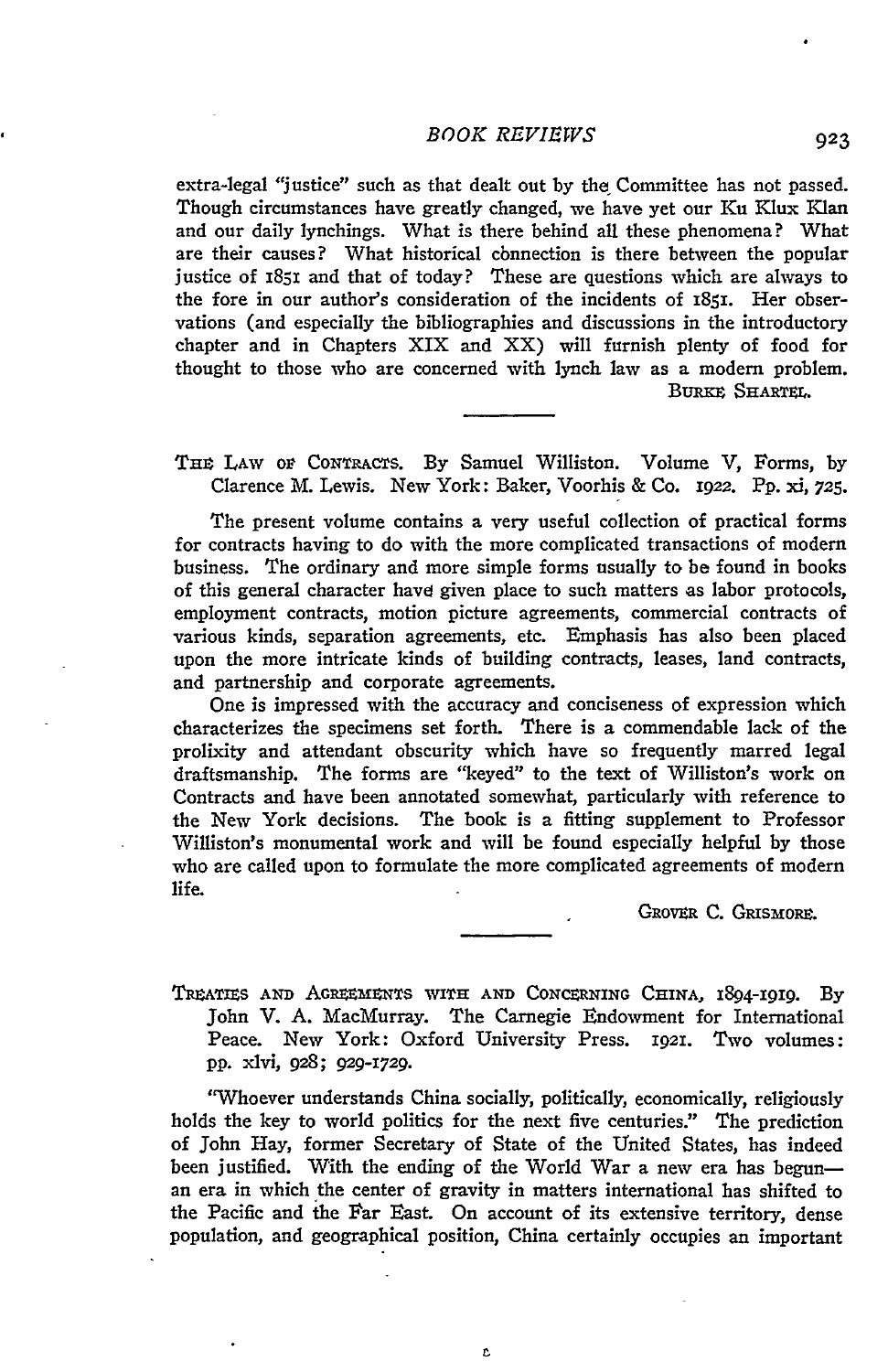#### *MICHIGAN LAW REVIEW*

place. But so delicate and complicated are China's relations of international concern that a comprehensive understanding of its international status can scarcely be had without resorting to the various treaties and agreements made with and concerning China during the last three decades. The two volumes under review, the result of elaborate and painstaking labor by Mr. John V. A. MacMurray, certainly answer the very purpose.

The first volume covers the period from 1894 to 1911, which has been characterized as a period of international struggle for concessions. Among the treaties then made, those concerning foreign loans, territorial leases, definitions of spheres of interest, declarations of non-alienation, extra~territoriality, and mining and railway concessions were the most conspicuous. The reaction on the part of China culminated finally in a revolution and the establishment of the Republic.

The second volume covers the period from 1912 to 1919, in which the policies of foreign powers underwent some radical changes. International cooperation and centrol supplanted international struggle for concessions. The consortium was the chief instrumentality through which the powers acted, although separate loans and concessions were none the less prominent.

The division into treaties made under the Manchu dynasty and those made under the Republic is logical. Since the forms of government are fundamentally different, the bodies in which the treaty power is vested are necessarily different, the King in one case and the Parliament as expressly provided in the written Constitution in the other. Although the editor wisely refrains from any statements as to the validity of the various treaties, the fact remains that those made since 1913 have not been ratified, and most of them, owing to their obnoxious character, could never have been ratified by the Parliament. In this group of treaties are found the notorious Twentyone Demands, Military Compact, Army and Navy Agreement, etc., which form a vital issue between the Peking government, recognized by the powers, and the constitutional government supported by the legal parliament.

All the treaties are arranged in chronological order. There are many valuable explanatory notes, and authentic maps are inserted. The appendices and index also help to make the materials more readily accessible. This "labor of love," as Dr. Scott very appropriately puts it, should certainly be credited as a most valuable aid to the more thorough understanding, not only of China's problems, but also of the policies of the different powers towards China and the probable fruits of those policies.

> S. C.Ho. S. M. Ho.

*University of Michigan.* 

A TREATISE ON THE LAW OF MARRIAGE, DIVORCE, SEPARATION, AND DOMESTIC RELATIONS. By James Schouler. Sixth edition, by Arthur W. Blakemore. Albany: Mathew Bender & Co. 1921. Three yolumes: pp. xxx, 1344; l345-2292a; viii, 2293-3038.

This work is based on Professor Schouler's well-known works on Domestic Relations and on Husband and Wife, the former having appeared

h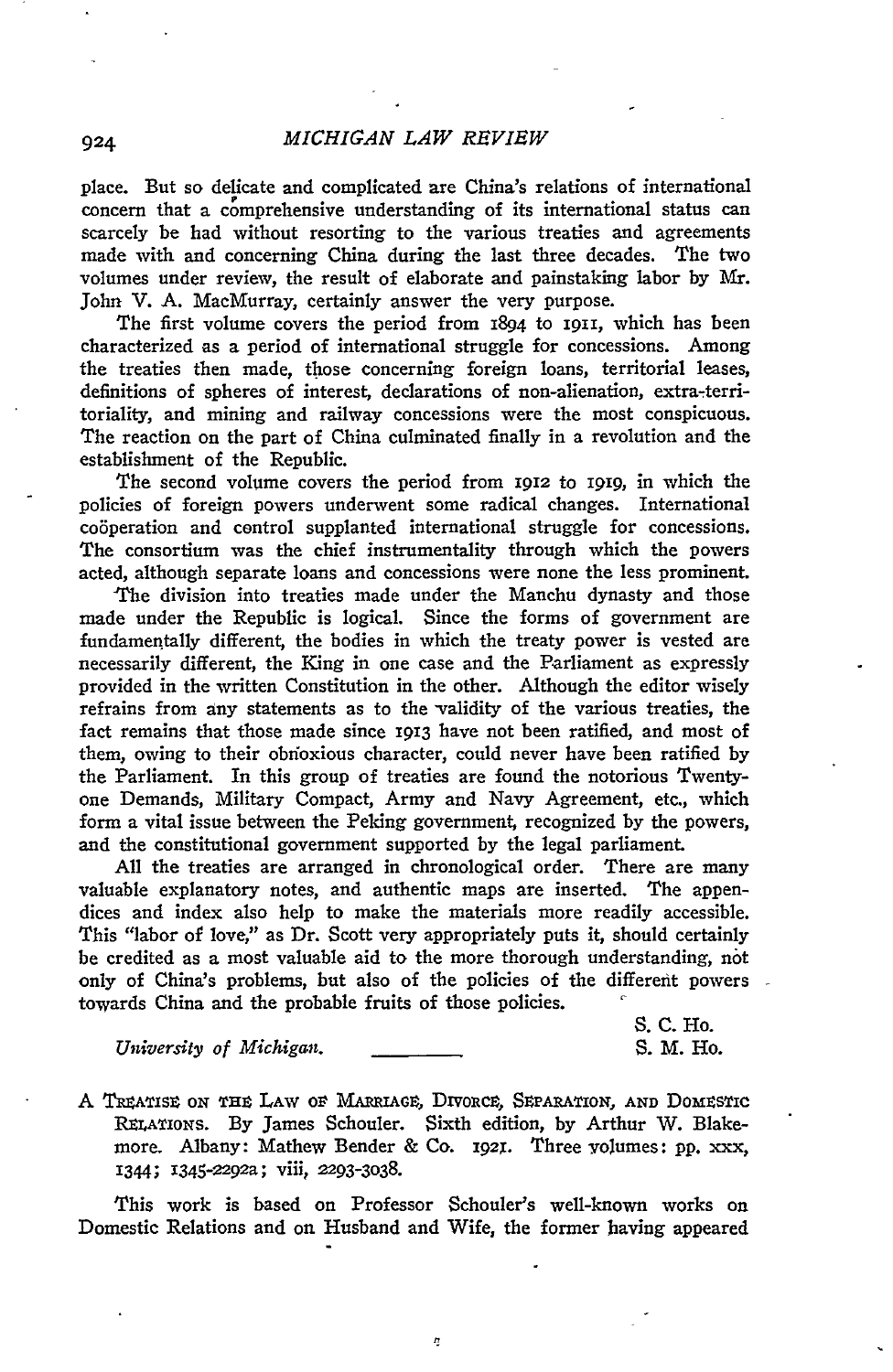first in  $1870$  (with later editions in  $1874$ ,  $1882$ ,  $1889$  and  $1895$ ) and the latter in 1882. In addition to the subjects there covered by Professor Schouler, the present work includes a third volume containing the full text of the divorce statutes in all of the United States.

The two older works by Professor Schouler covered somewhat the same ground, his work on Husband and Wife being merely an amplification of his treatment of that subject in his work on Domestic Relations. The duplication of treatment which was natural and desirable in the two separate books is continued to some extent in the present work. Volume I, on Domestic Relations, contains introductory and concluding chapters on marriage and on separation and divorce which attempt to summarize the contents of Volume II on Marriage and Divorce. These chapters are, of course, useless under the circumstances, and might well have been omitted. The space they occupy could have been much better used for a table of cases, the absence of which is a very' grave defect, inexcusable in a compendious work.

Since the first edition of "Domestic Relations" the subjects covered in these volumes have undergone a tremendous change, a change perhaps more complete and revolutionary than in any other major field of the law. In 1870 the emancipation of married women had been in process for many years, but it had progressed only a little way in comparison with the present situation. The mediaeval rules of unity of person, of the wife's personal and economic subjection to her husband, were still pretty generally enforced; the legislative inroads on those ancient doctrines were jealously suspected by the courts and were given only grudging recognition. Now there is little left of the old rules; as Mr. Blakemore tells us in Section 4 of the present work: "It can almost be said that the modem wife has a legal right which, fortunately for all of us, she does not exercise, to leave home in the morning and go to work, collect and keep her own wages and leave her husband to do the housework and take care of the babies." The author's touching expression of the pitiable plight of poor man is not overstated. In most jurisdictions wives are entitled to their own earnings, and can spend them as they will, free from any control by their husbands. But if a husband doesn't spend his earnings for the support of wife and children, he is a felon and goes to prison. So, too, in many; states a wife can sell her land without the consent of her husband, while-he cannot sell his land unless he secures her signature to the deed to bar her dower. Compare this with the law of a century-or even a half-century-ago! The changes have been less marked in the fields of Infancy and of Parent and Child, though even there the demands of society have made considerable inroads on the old rules, especially as to the custody of children.

Such a field of law-constantly shifting and yielding to new sociological demands—is covered by this work of Mr. Blakemore, working on the foundation of Professor Schouler's earlier (and now sometimes obsolete) discussion of these important relations. It has been a very difficult task. Different courts, with different ideas of the needs of society, have yielded much, or little, or not at all, to various pressures brought to bear by new and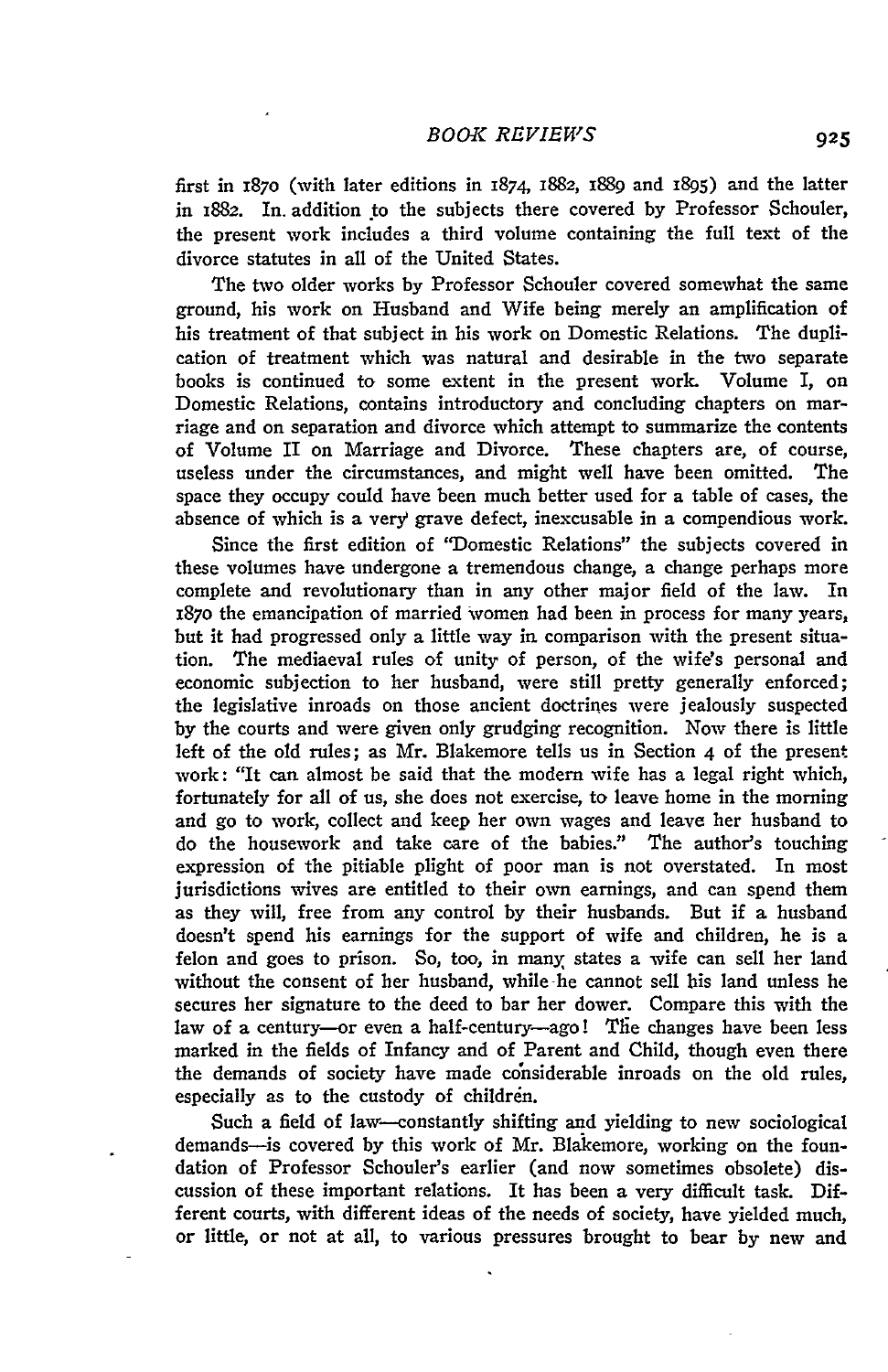growing forces in the social fabric. The. result is a nearly hopeless welter of decisions, which the author has pretty skillfully classified and· summarized in his text. He has perhaps followed too closely the discussion by his illustrious predecessor; in many cases he has added new paragraphs containing a statement of recently-developed doctrine, when it might have been better to rewrite a preceding paragraph based on the older work. But on the whole the work is excellently done. The foot-notes frequently contain illuminating classifications of authorities-a very helpful device which is all too rare in recent textbooks-and seem to include all of the cases on the subject, though the absence of a table of cases makes it impossible to check the accuracy of the latter statement.

EVANS HOLBROOK.

THE CONSTITUTIONAL LAW OF THE PHILIPPINE ISLANDS. By George A. Malcolm. Philippine Legal Series, Vol. I. Rochester: The Lawyers' Cooperative Publishing Co. 1920. Pp. xxiii, 702.

The author of this book has brought to its preparation an extraordinary equipment for the work, for besides his still continuing service as Associate Justice of the Supreme Court of the Philippine Islands, he holds the chair of Public Law in the University of the Philippines, has been the Assistant Attorney-General, was the organizer and Dean of the present Law School of the University of the Philippines, and has written texts and preliminary studies upon the subject of his present book. Justice Malcolm has, in fact, an impressive total of accomplishment to his credit, particularly in view of the fact that he is still a young man. The book is a most valuable contribution to the study of Philippine institutions, both as a working manual for , those engaged in the administration of its affairs, and as an aid to students of the institutions of the -Philippine Islands and of legal and political institutions generally.

Part I of the volume is introductory in nature, containing definitions and statements of general principles concerning the nature of Constitutional Law and the adoption, alteration, construction and interpretation of constitutions. This part of the book is necessarily brief and cannot be considered an original contribution to political science; but it is of aid in defending the author's point of view and in calling the attention of the reader, at the outset, to some fundamental conceptions and assumptions to be kept in mind.

Part II contains compressed but exceedingly interesting and helpful sketches of the constitutions of England and the United States, of Australia, Spain, the Republic of Cuba, Mexico, and Japan, and of the so-called "Malolos Constitution." The latter is a document of exceeding interest and, so far as the reviewer knows, not elsewhere easily available, except perhaps in a Senate document. This comparative study is too brief to permit of absolute accuracy of statement, for Constitutional Law cannot be compressed in expression without undergoing certain mutilations; but it would be difficult to point to other brief summaries of this nature as carefully worked out .and as helpful to the student of constitutional arrangements.

926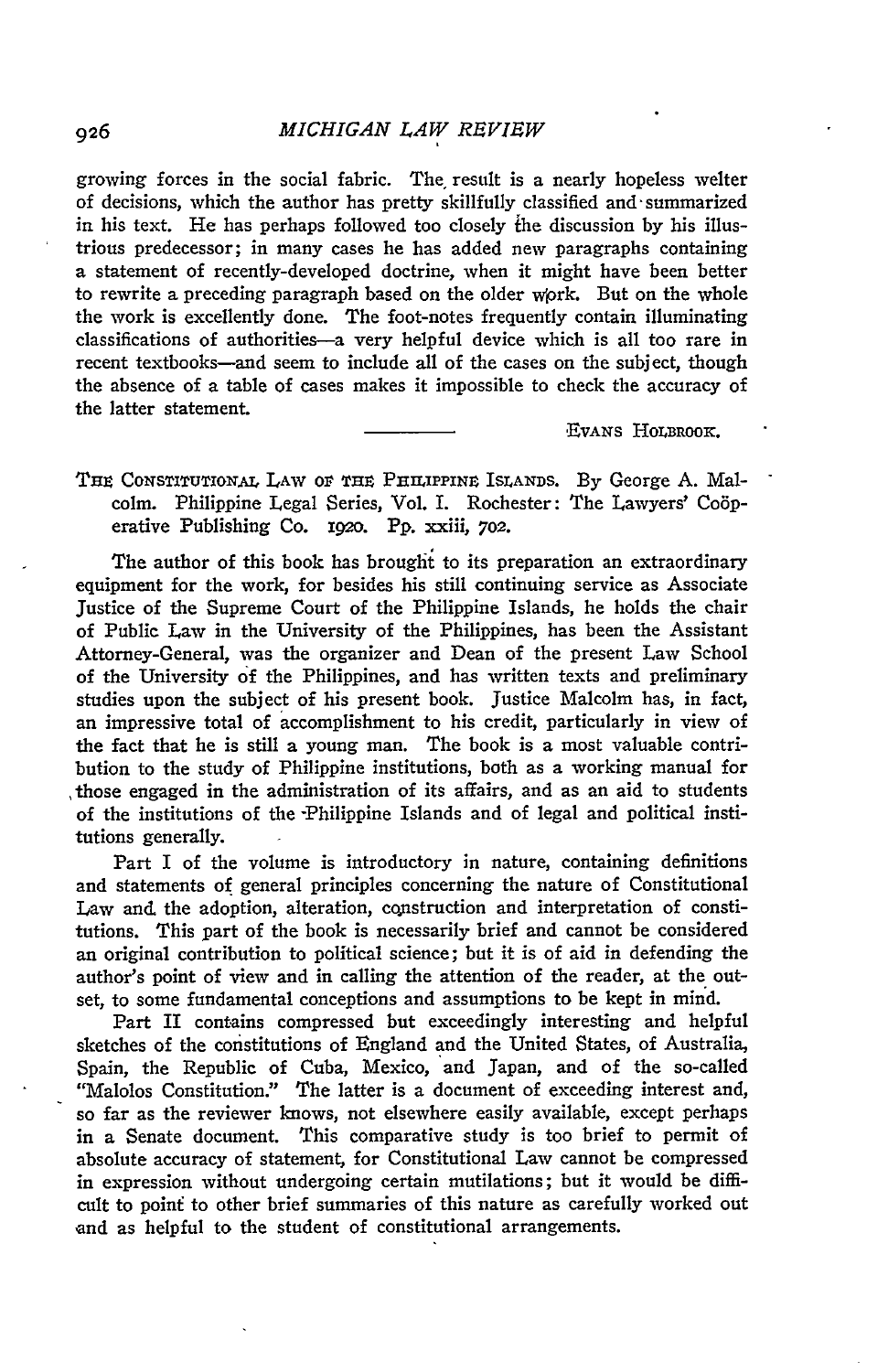Part III is a very short historical sketch of the constitutional history of the Islands. Parts IV and V form the major part of the book and constitute a comprehensive, discriminating and able discussion of the political status of the Islands, their relation to the United States, and the important provisions. of those Acts of Congress and of the Philippine Commission and Legislature which may be said together to constitute the Constitutional Law of the Islands. A summary of the so-called "insular decisions" of the United States Supreme Court, in which the status of the Philippines and of other citizens was defined, is clear and accurate. The author has stated fairly- the widely divergent theories of Justices Brown, White and Brewer upon this important matter, but has refrained from expressing his own opinion as to which is the sound view. This will be regretted by those who would be exceedingly interested to have the views upon this interesting question of a man so saturated with learning upon the subject as is Justice Malcolm; but an author must determine for himself the scope of his book, and doubtless the need of compression and perhaps the fact that he considered that the book would find its greatest use as a guide to actual administrators in the Islands led him to the conclusion that he should reserve discussion of theory for some other work. The reviewer ventures to hope that Justice Malcolm will add the weight of his opinion to those who believe that the Constitution can neither be "extended" nor "restricted" by Acts of Congress or any other governmental agency except the people themselves. It seems reasonably clear that the Constitution applies to whatever may be the United States at a given time; and if an island or other territory is not a part of the United States, then the Constitution cannot be stretched or extended' so as to apply *to* it; nor, on the other hand, withdrawn from territory to which it really appertains. It is, of course, competent for Congress to say that it will be guided by the principles and provisions of the United States Constitution, so far as applicable, even in governing unincorporated territory; but that is a very different thing from an undertaking, by Congress, to make the Constitution *per se* apply.

The doctrine of incorporation has been very clearly explained in the book. On the whole, while the application of a strictly scholastic logic might find flaws in the theory, time and matured opinion have served to confirm the sound common sense and political wisdom of the doctrine expressed by Mr. Justice White for what came to be a majority of the court. Incidentally, the author declares (page 181) that Porto Rico is an incorporated territory, a view which was by no means without some apparent justification. But the Supreme Court of the United States has recently held *(Balzac* v. *Porto Rico*  (Adv. Ops.), decided April IO, 1922), and we think correctly, that the Acts of Congress granting citizenship to Porto Ricans, and setting up a District Court for the Island, have not resulted in an incorporation of Porto Rico into the United States.

Throughout the book Justice Malcolm shows familiarity not only with the decisions of the United States and Philippine courts, legislation and Commission rulings, but also with a wide range of the best work in political theory and .government. lilling and .government. The HENRY M. BATES.